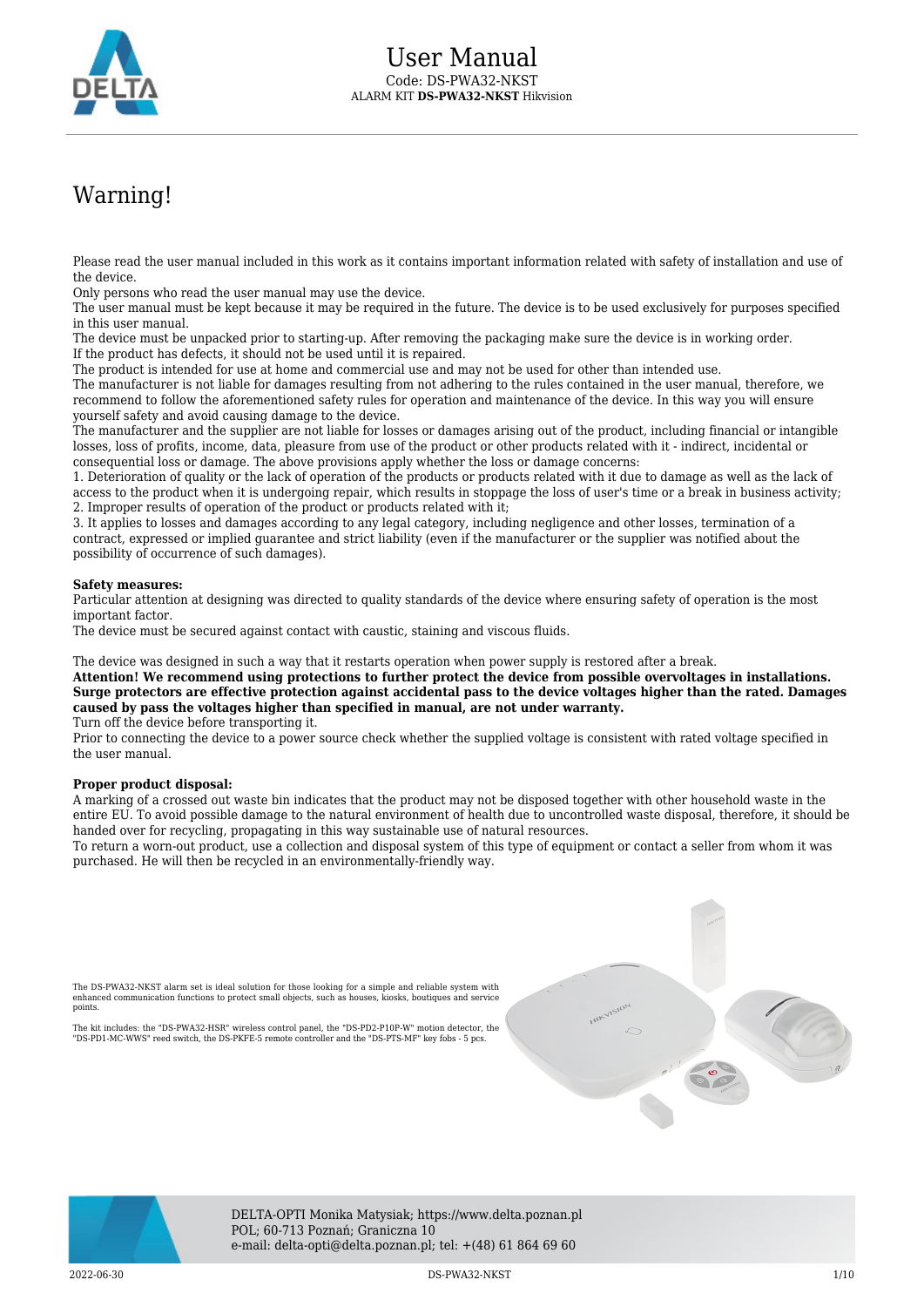

# User Manual Code: DS-PWA32-NKST ALARM KIT **DS-PWA32-NKST** Hikvision

| Number of supported wireless devices:       | max. 32 pcs                                                                                                                                                                                                                                                                                                                        |
|---------------------------------------------|------------------------------------------------------------------------------------------------------------------------------------------------------------------------------------------------------------------------------------------------------------------------------------------------------------------------------------|
| Partitions:                                 | 1 pcs                                                                                                                                                                                                                                                                                                                              |
| PIR detectors included:                     | 1 pcs, Wireless                                                                                                                                                                                                                                                                                                                    |
| Magnetic contact included:                  | 1 pcs, Wireless                                                                                                                                                                                                                                                                                                                    |
| The RFID cards/keyfobs support:             | max. 12 pcs In the kit: 5 pcs                                                                                                                                                                                                                                                                                                      |
| Enclosure included:                         | ✓                                                                                                                                                                                                                                                                                                                                  |
| Keyboard included:                          |                                                                                                                                                                                                                                                                                                                                    |
| Timers:                                     |                                                                                                                                                                                                                                                                                                                                    |
| Number of supported wireless sirens:        | max. 2 pcs (not included)                                                                                                                                                                                                                                                                                                          |
| Number of supported remote control keyfobs: | max. 8 pcs                                                                                                                                                                                                                                                                                                                         |
| Users $+$ admins:                           | $13(11 + 2)$                                                                                                                                                                                                                                                                                                                       |
| Expander included:                          |                                                                                                                                                                                                                                                                                                                                    |
| Wireless:                                   | 868 MHz                                                                                                                                                                                                                                                                                                                            |
| Radio communication range (at open area):   | $\leq 800$ (open area)                                                                                                                                                                                                                                                                                                             |
| Built-in modules:                           | · Wi-Fi Module IEEE 802.11 b/g/n, 2.4 GHz<br>• LAN, 10/100Mb<br>• 3G/4G Module - It supports push messages, SMS text notifications, and audio<br>notifications via the phone                                                                                                                                                       |
| Internal backup battery:                    | 3.8 V / 4520 mAh - Li-Ion battery                                                                                                                                                                                                                                                                                                  |
| Access from PC:                             | iVMS-4200 application                                                                                                                                                                                                                                                                                                              |
| Mobile phones support:                      | ✓                                                                                                                                                                                                                                                                                                                                  |
| Power supply:                               | 5 V DC (power adapter included)                                                                                                                                                                                                                                                                                                    |
| Main features:                              | • Support for bidirectional communication of alarm events and other signals via the<br>LAN, Wi-Fi, 3G/4G networks using the main and backup channels<br>· Support for video events via a mobile client and email<br>• Configuration via the www client, mobile client or software<br>• Compliance with the SIA-Contact ID protocol |
| Housing:                                    | Plastic                                                                                                                                                                                                                                                                                                                            |
| Operation temp:                             | -10 °C $\ldots$ 55 °C                                                                                                                                                                                                                                                                                                              |
| Weight:                                     | $0.34$ kg                                                                                                                                                                                                                                                                                                                          |
| Dimensions:                                 | 155 x 155 x 35 mm                                                                                                                                                                                                                                                                                                                  |
| Supported languages:                        | English, Polish                                                                                                                                                                                                                                                                                                                    |
| MAGNETIC CONTACT:                           |                                                                                                                                                                                                                                                                                                                                    |
| Detection:                                  | Opening the door or window                                                                                                                                                                                                                                                                                                         |
| Alarm signaling:                            | Signal to control panel                                                                                                                                                                                                                                                                                                            |
| Frequency range:                            | 868 MHz                                                                                                                                                                                                                                                                                                                            |
| Radio communication range (at open area):   | max. 800 m                                                                                                                                                                                                                                                                                                                         |
| Alarm inputs:                               | -                                                                                                                                                                                                                                                                                                                                  |



DELTA-OPTI Monika Matysiak; https://www.delta.poznan.pl POL; 60-713 Poznań; Graniczna 10 e-mail: delta-opti@delta.poznan.pl; tel: +(48) 61 864 69 60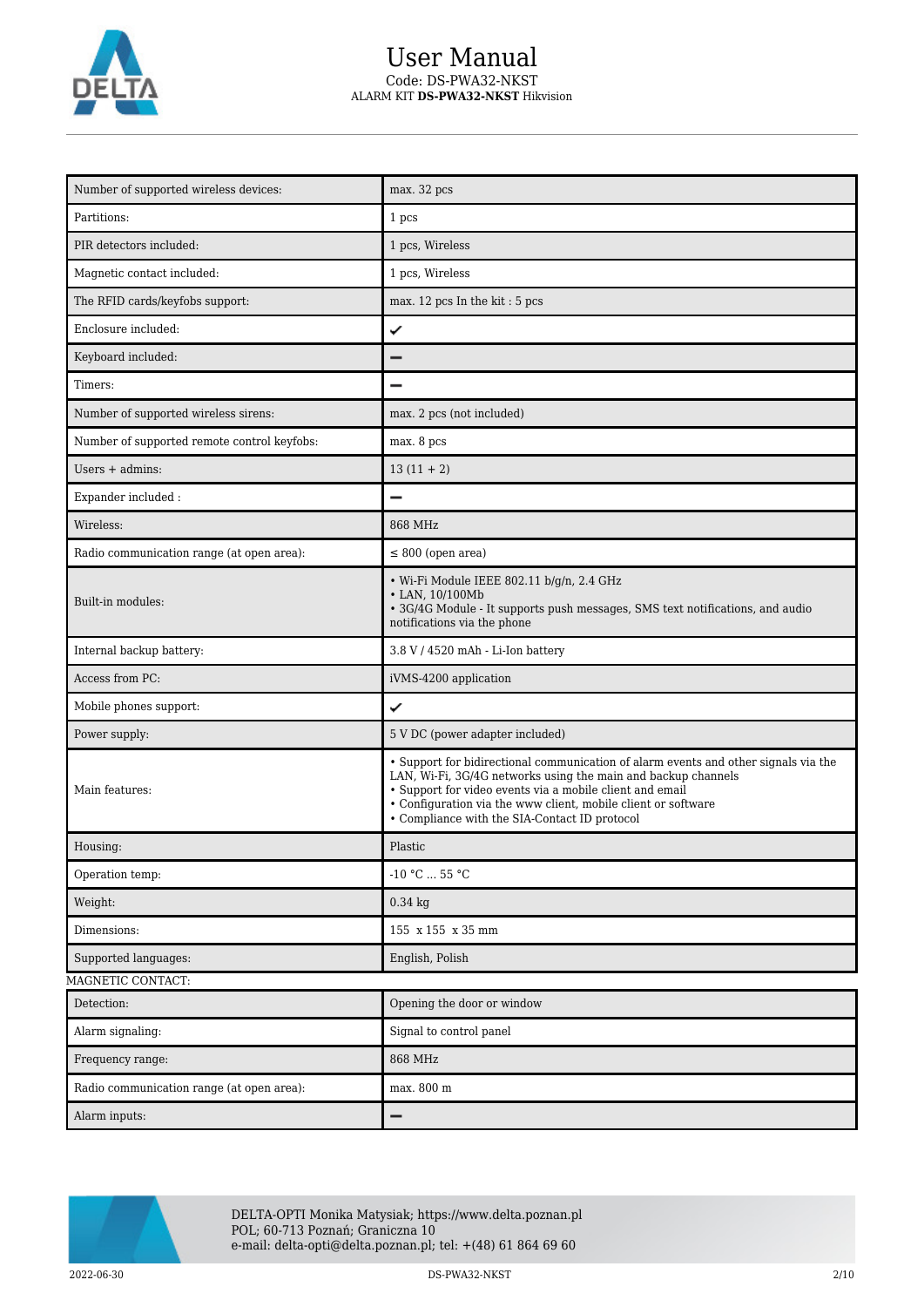

# User Manual Code: DS-PWA32-NKST ALARM KIT **DS-PWA32-NKST** Hikvision

| Battery:                                  | 1 x 3 V CR123A - included                                     |
|-------------------------------------------|---------------------------------------------------------------|
| Backup time:                              | $\sim$ 2 years                                                |
| Main features:                            | Tamper detection - removing from mounting surface             |
| Operation temp:                           | $-10$ °C $\ldots$ 55 °C                                       |
| Weight:                                   | $0.04$ kg                                                     |
| Dimensions:                               | • 84 x 25 x 21 mm - Transmitter<br>• 33 x 13 x 12 mm - magnet |
| PIR DETECTOR:                             |                                                               |
| Application:                              | Indoor                                                        |
| Frequency range:                          | 868 MHz Pyronix protocol                                      |
| Radio communication range (at open area): | max. 800 m (open area)                                        |
| Pyroelectric sensor:                      | Double                                                        |
| Sensor type:                              | Passive Infra Red (PIR)                                       |
| Detection range / Detection angle:        | $10$ m / 85 $^{\circ}$                                        |
| Sensitivity adjustment:                   | Automatic                                                     |
| Pet immunity:                             | $\leq$ 24 kg                                                  |
| Digital temperature compensation:         | ✓                                                             |
| Alarm output:                             | Wireless                                                      |
| Power supply:                             | 1 x 3 V CR123A                                                |
| Battery lifetime:                         | $\sim$ 2 years                                                |
| Target speed range:                       | $0.3 \ldots 3 \text{ m/s}$                                    |
| Protection class (Grade):                 | Grade 2                                                       |
| Operation temp:                           | -10 °C $\ldots$ 40 °C                                         |
| Weight:                                   | $0.13$ kg                                                     |
| Dimensions:                               | 68 x 106 x 50 mm                                              |
| RFID PROXIMITY KEY-FOB:                   |                                                               |
| Standard:                                 | Mifare: 14.1  14.4 MHz                                        |
| In the kit: $\,$                          | 5 pcs                                                         |
| Weight:                                   | $0.005$ kg                                                    |
| Dimensions:                               | 26 x 50 x 4 mm                                                |
| REMOTE CONTROLLER:                        |                                                               |
| Frequency band:                           | 868 MHz                                                       |
| Radio communication range (at open area): | max. 300 m (in open area)                                     |
| The KEELOQ code-hopping technology:       | ✓                                                             |
| Battery:                                  | CR2032 3V (included)                                          |



DELTA-OPTI Monika Matysiak; https://www.delta.poznan.pl POL; 60-713 Poznań; Graniczna 10 e-mail: delta-opti@delta.poznan.pl; tel: +(48) 61 864 69 60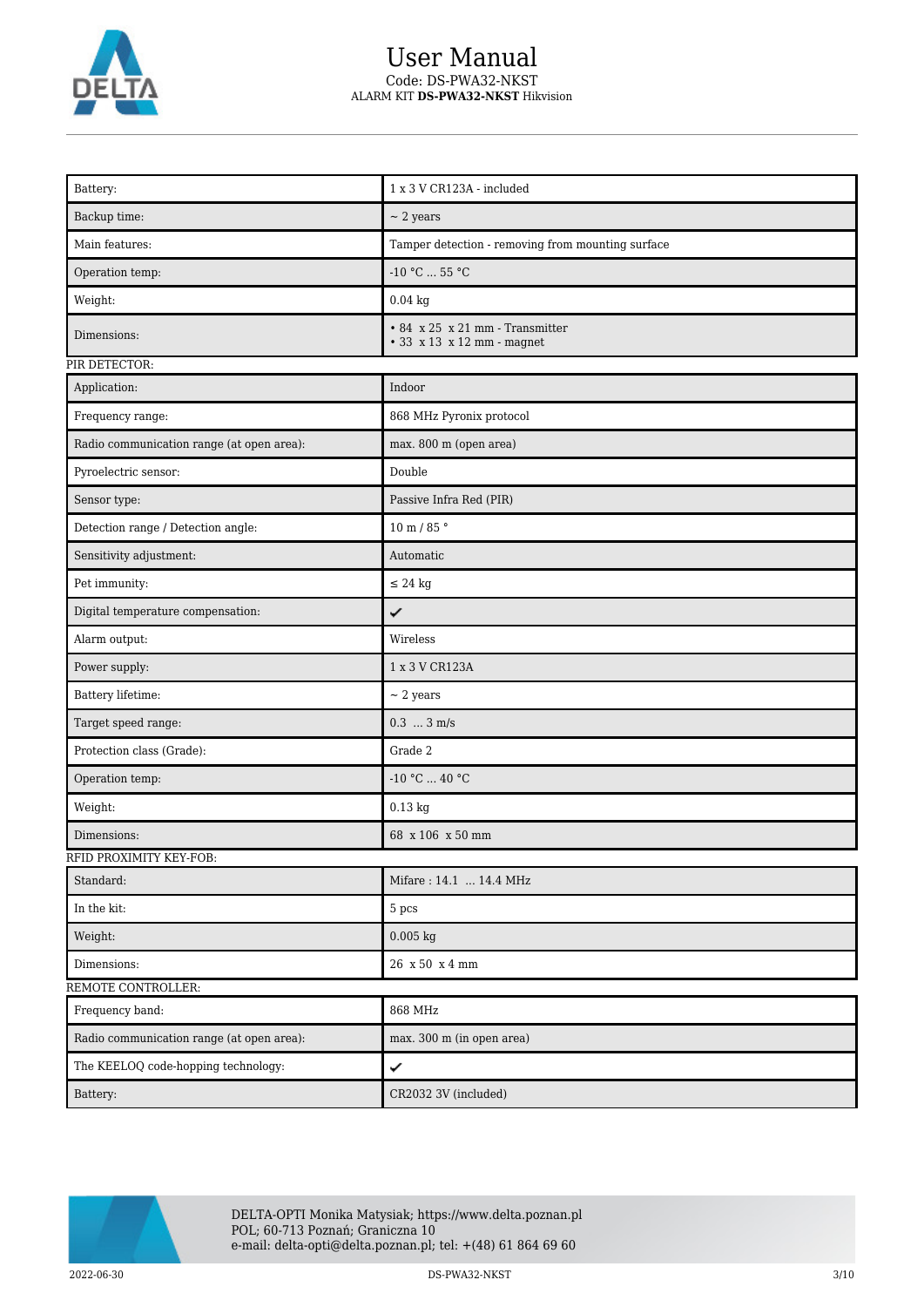

## User Manual Code: DS-PWA32-NKST ALARM KIT **DS-PWA32-NKST** Hikvision

| Main features:                 | • LED indication<br>• 5 buttons with predefined functions : arm, disarm, perimeter protection, alarm<br>reset, panic alarm |  |
|--------------------------------|----------------------------------------------------------------------------------------------------------------------------|--|
| Operation temp:                | $-10 °C$ 55 °C                                                                                                             |  |
| Permissible relative humidity: | $93 \pm 3 \%$                                                                                                              |  |
| Weight:                        | $0.03$ kg                                                                                                                  |  |
| Dimensions:                    | 63 x 49 x 16 mm                                                                                                            |  |
| General information:           |                                                                                                                            |  |
| Manufacturer / Brand:          | Hikvision                                                                                                                  |  |
| <b>SAP Code:</b>               | 302401253                                                                                                                  |  |
| Guarantee:                     | 3 years                                                                                                                    |  |

### Wireless Control Panel:



Bottom view (after remove the cover):



2022-06-30 DS-PWA32-NKST 4/10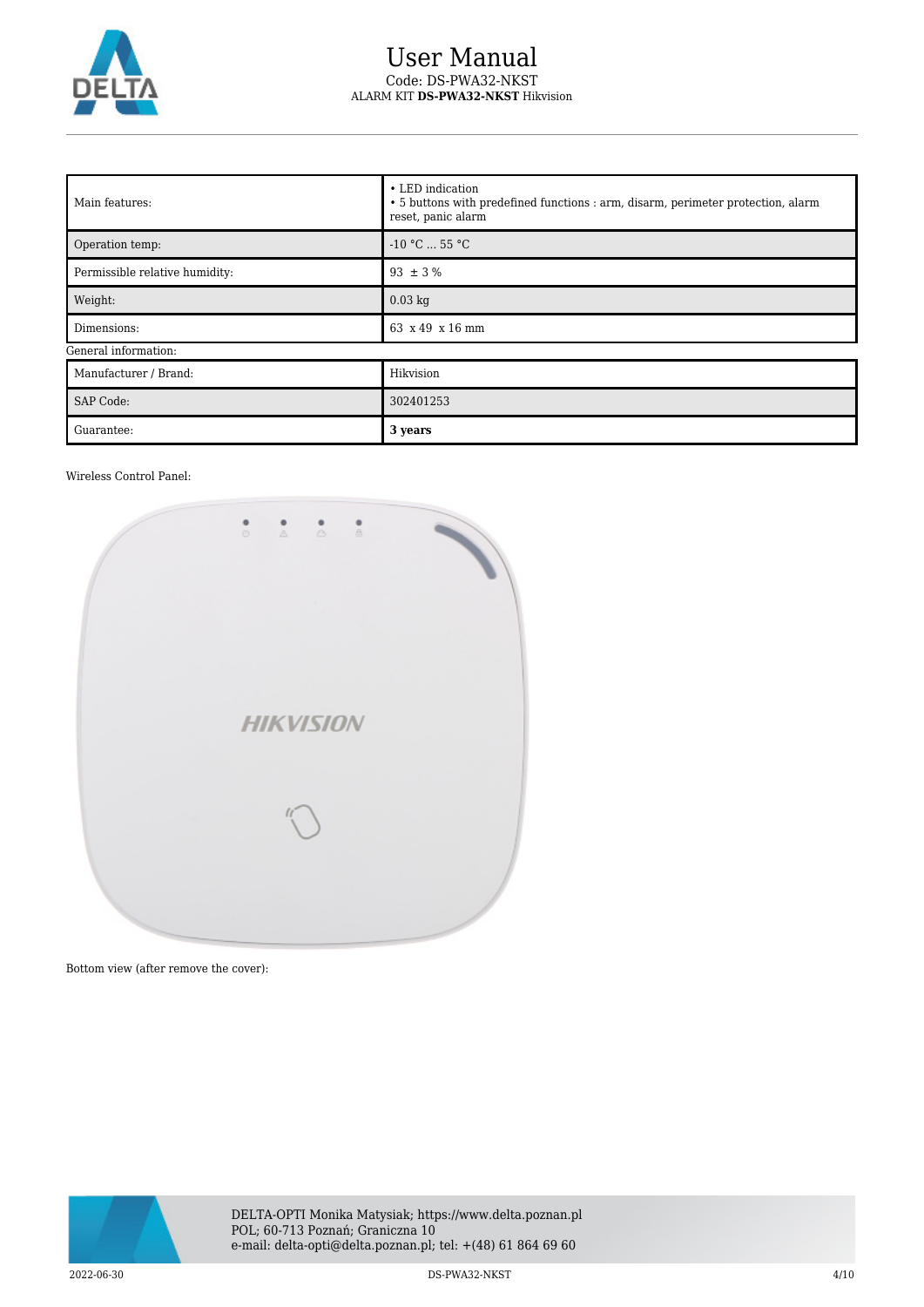



### Connectors:



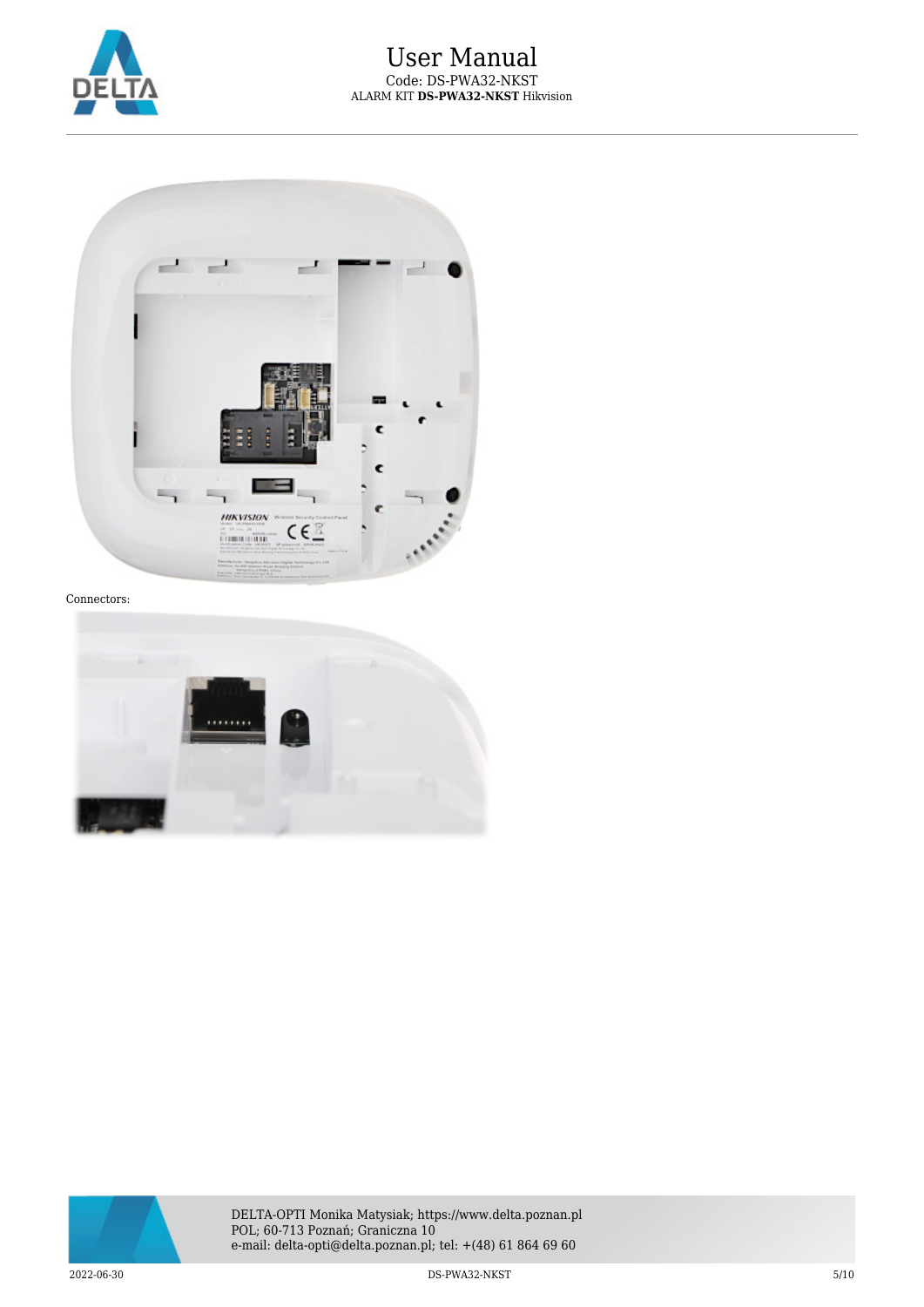



#### Wireless detector:



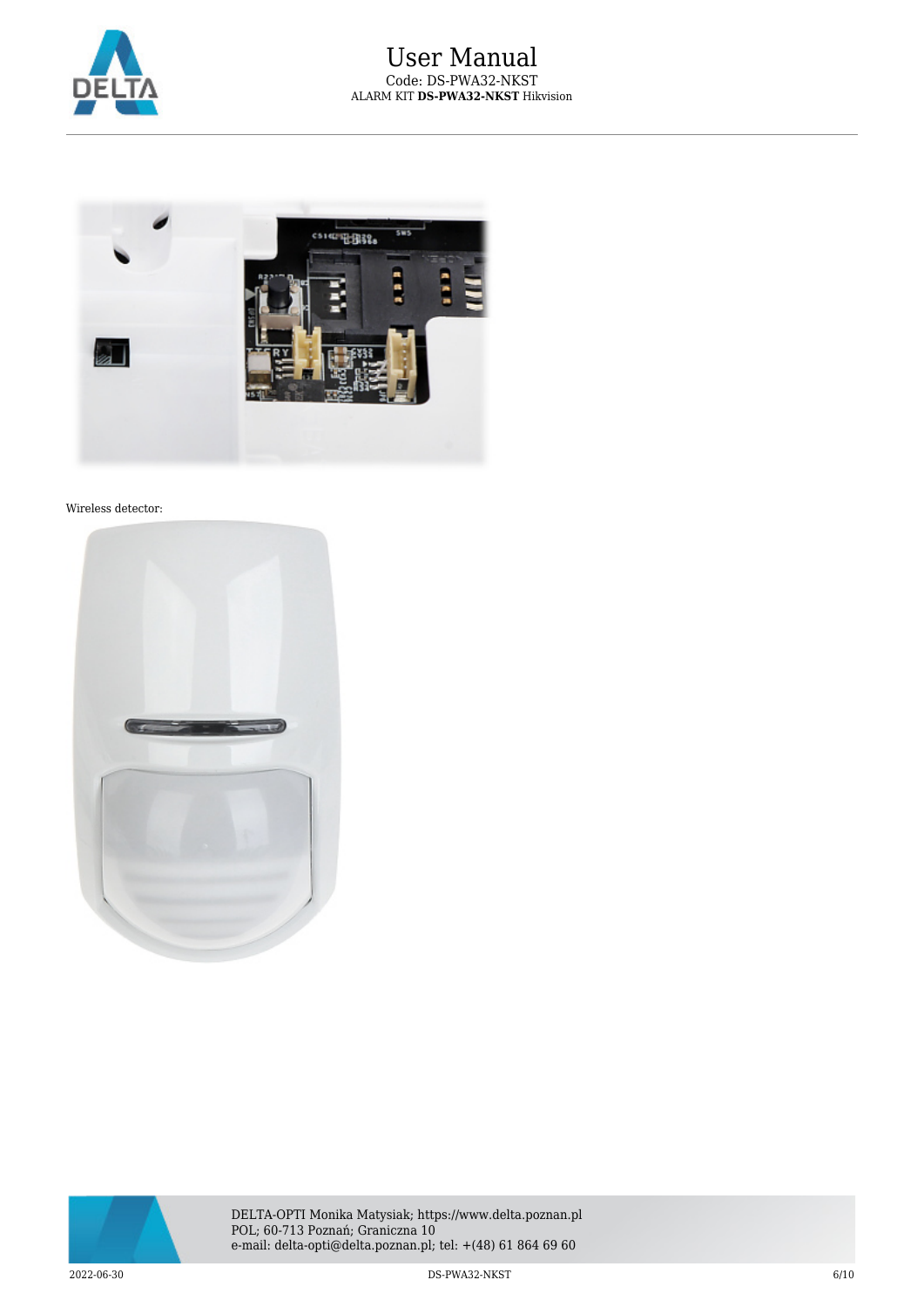



Reed switch:





DELTA-OPTI Monika Matysiak; https://www.delta.poznan.pl POL; 60-713 Poznań; Graniczna 10 e-mail: delta-opti@delta.poznan.pl; tel: +(48) 61 864 69 60

2022-06-30 DS-PWA32-NKST 7/10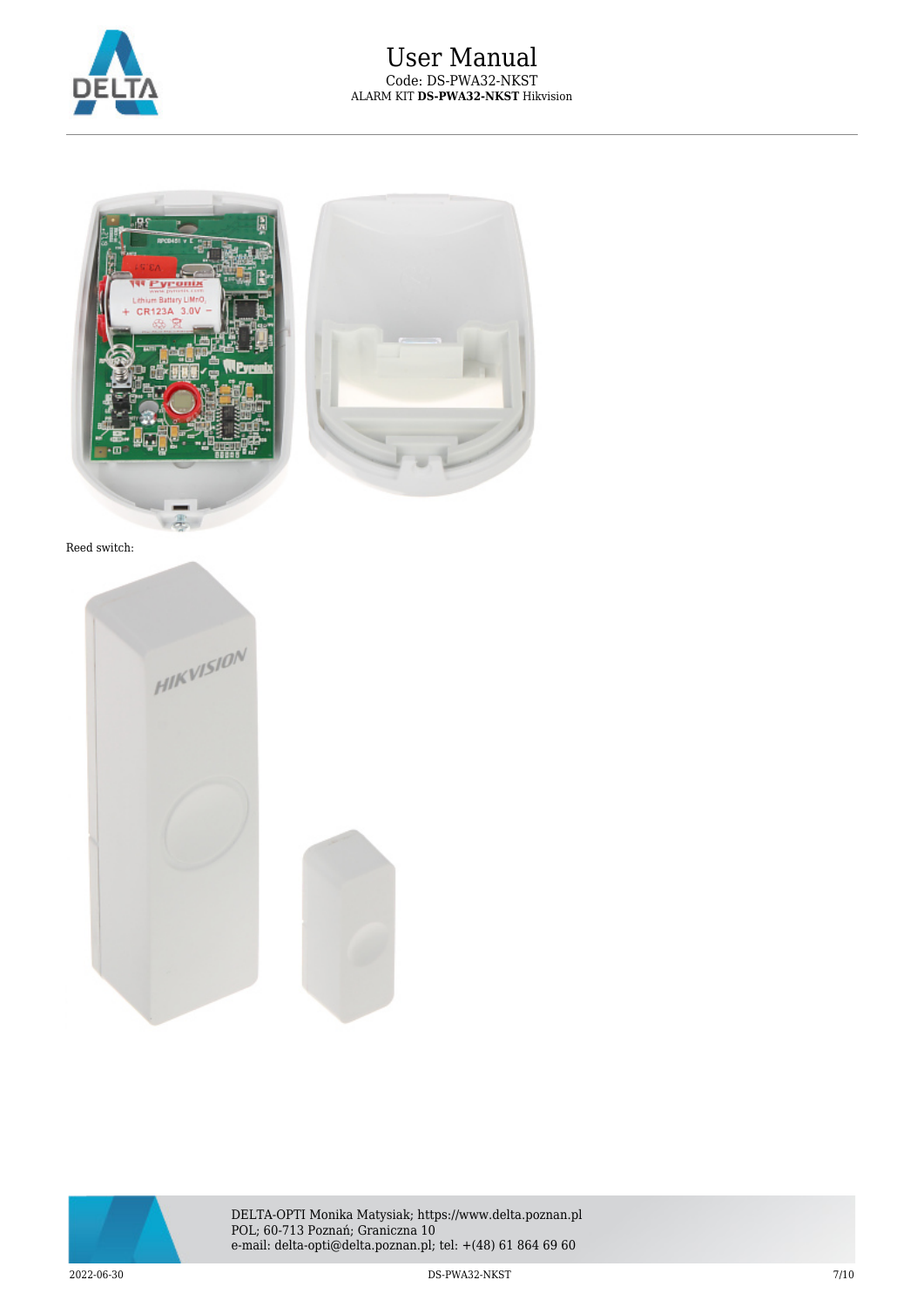



Schematic diagram:



Remote controller:



DELTA-OPTI Monika Matysiak; https://www.delta.poznan.pl POL; 60-713 Poznań; Graniczna 10 e-mail: delta-opti@delta.poznan.pl; tel: +(48) 61 864 69 60

2022-06-30 DS-PWA32-NKST 8/10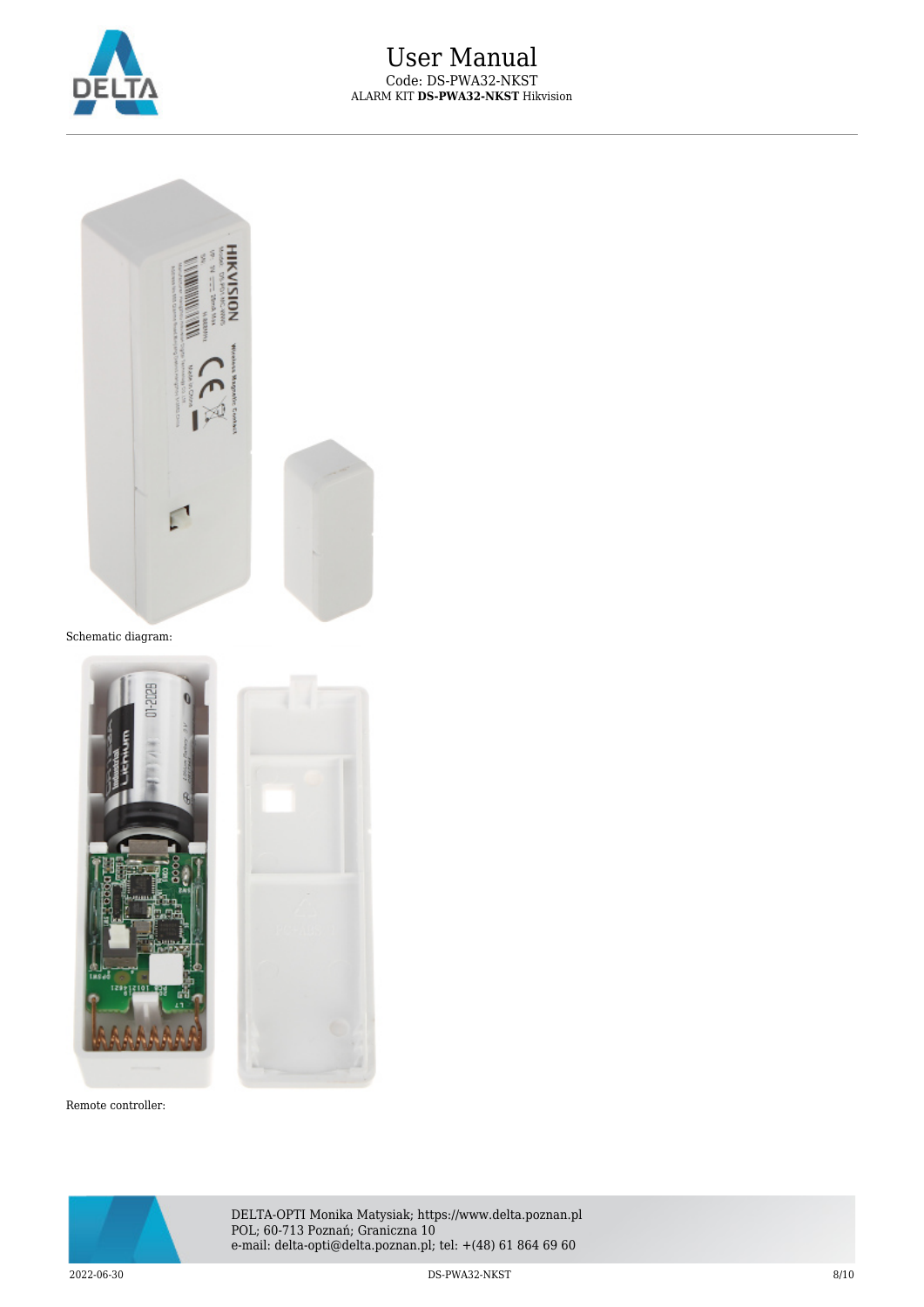



Schematic diagram:



DELTA-OPTI Monika Matysiak; https://www.delta.poznan.pl POL; 60-713 Poznań; Graniczna 10 e-mail: delta-opti@delta.poznan.pl; tel: +(48) 61 864 69 60

2022-06-30 DS-PWA32-NKST 9/10